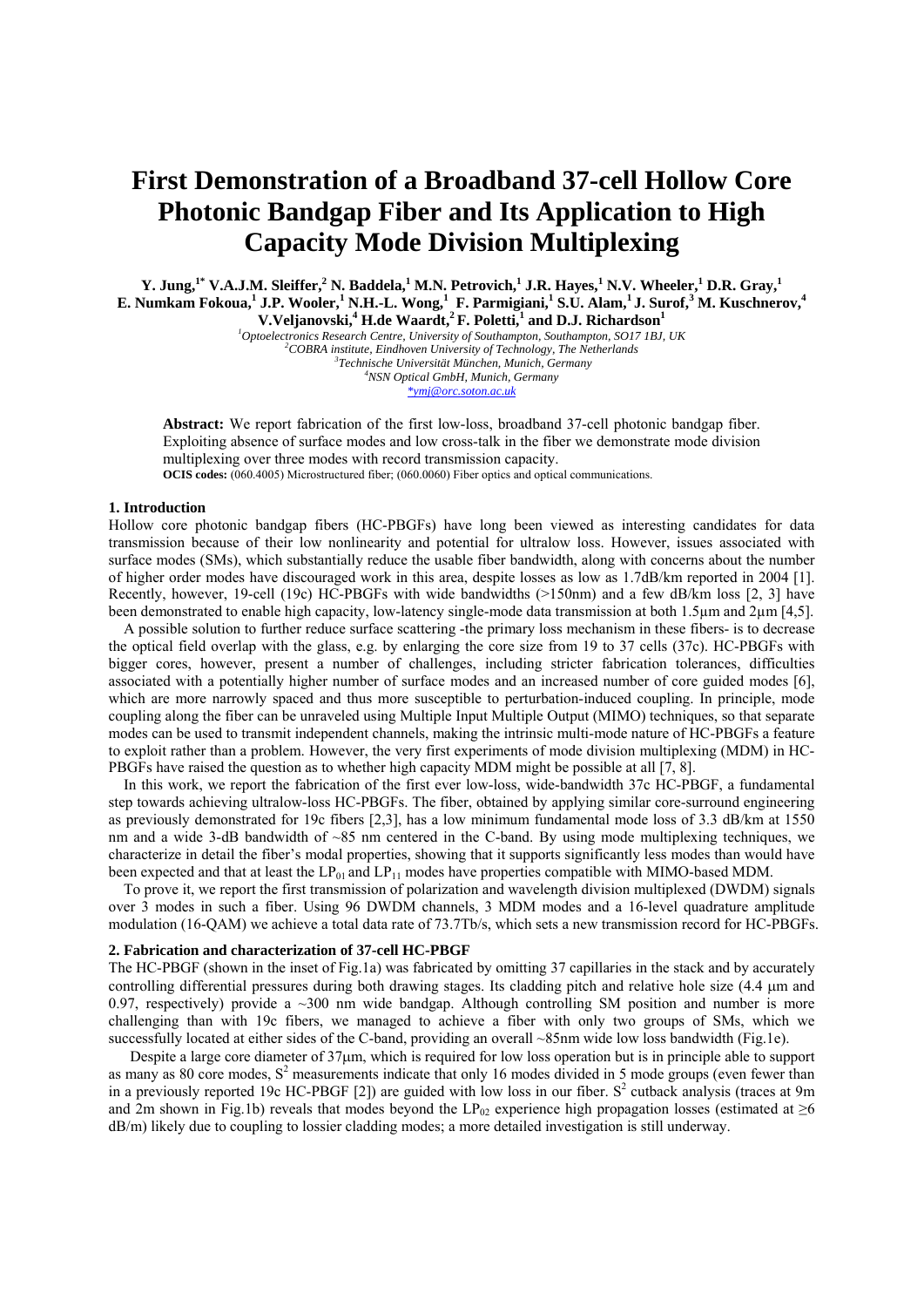

Fig. 1(a) Schematic of three-mode (LP<sub>01</sub>, LP<sub>11a</sub>, LP<sub>11b</sub>) mode multiplexer and 37c HC-PBGF SEM image (b) S<sup>2</sup> analysis of modal content (9m and 2m fiber lengths) (c) ToF measurement for pure  $LP_{01}$ ,  $LP_{11ab}$  modes and (d) DGD as a function of wavelength (e) Transmission loss of LP01 and LP11a,b modes from a 310 m to 20 m cutback and (f) Bend loss performance of the 37c HC-PBGF.

In this work we focus on the characterization of three lowest order spatial modes  $(LP_{01}, LP_{11a}, LP_{11b})$ , which are predicted to have the lowest propagation losses [9], and present a detailed description of their properties. To selectively launch the three individual modes we employed the phase-plate based mode multiplexer (MMUX) illustrated in Fig.1a. Light from a supercontinuum (SC) source was split in three paths, encoded in the required mode patterns and coupled into 310 m of 37c HC-PBGF via a telecentric lens arrangement. The SC laser provided a high average power which was required to compensate for the high MMUX insertion losses.

Time-of-flight (ToF) measurements [2] using sub-ps pulses from a mode-locked laser at 1550 nm and a 10 GHz bandwidth sampling oscilloscope were employed during the modal characterization to optimize the launch of each individual mode. Typical results are shown in Fig.1c: the DGD of the  $LP_{11}$  and  $LP_{21}$  modes was estimated at 4-5ps/m and 10-12ps/m, respectively, in good agreement with  $S^2$  results. Note that DGD values are roughly 50% smaller than in a 19c fiber [2,3]. The extinction ratio provided at launch by our MMUX was about 20 dB. For  $LP_{11}$  mode launch we observed strong coupling between the two spatial orientations and a plateau of distributed scattering [10] of about -20dB to both  $LP_{01}$  and  $LP_{21}$  modes. Modal cross-coupling is expected to decrease as the fiber loss is reduced since the two effects have the same underlying physical mechanism in HC-PBGFs. The wavelength dependence of the DGD (Fig. 1d) indicates chromatic dispersion around 7 and 18 ps/nm/km for  $LP_{01}$  and  $LP_{11}$  modes, respectively.

Through a careful cutback from 310m to 20m the mode-specific spectral loss (shown in Fig. 1e) was measured – to the best of our knowledge the first such measurement in a HC-PBGF. All curves present two distinct peaks due to SM anticrossings which, as predicted from theory but never before shown experimentally, are mode dependent and